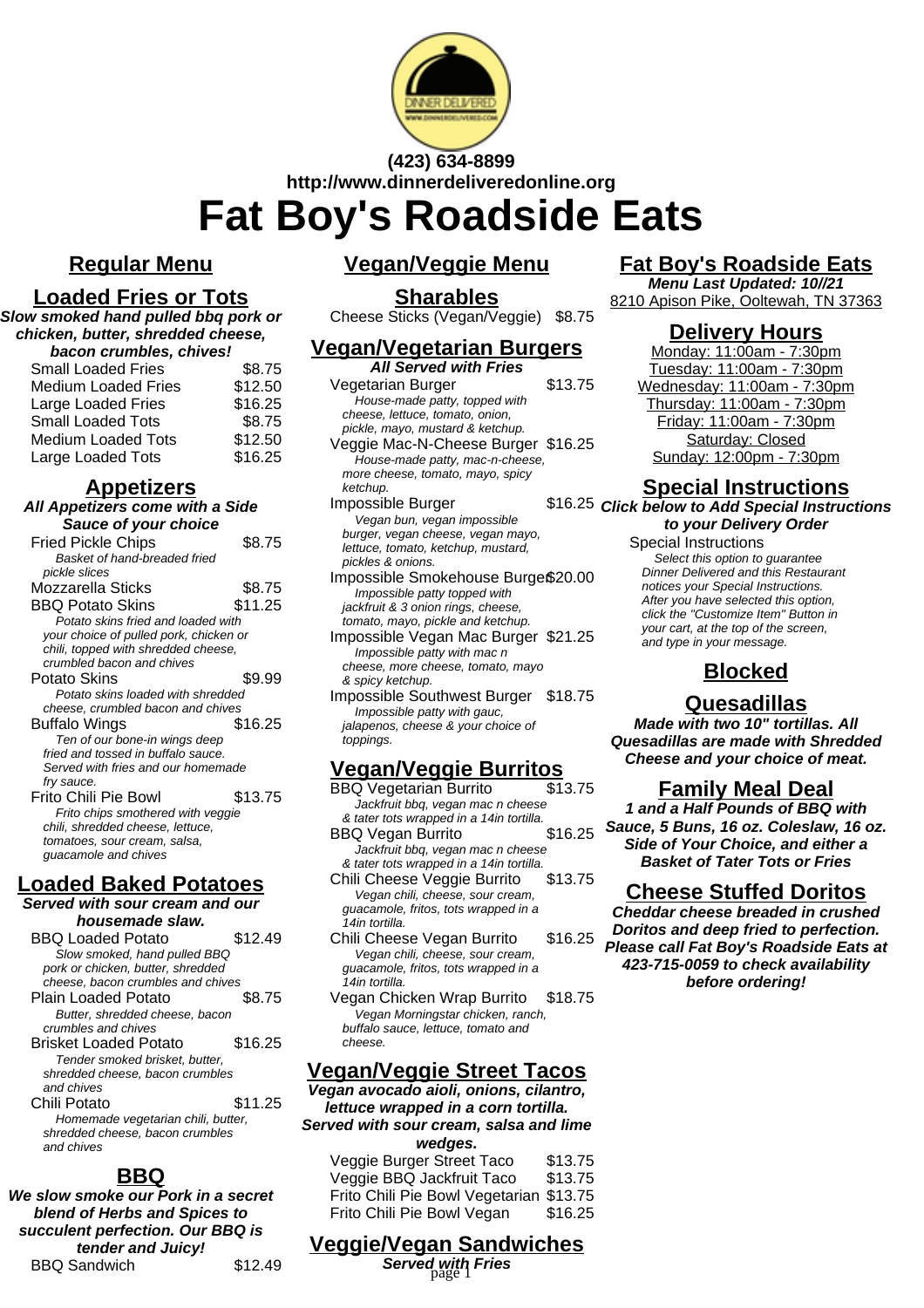Slow smoked hand pulled pork or chicken. Served with a bun, housemade slaw and fries with our famous fry sauce.

#### **Burgers**

**Note: All Burgers are cooked Medium-Well. Other temperature requests will not be honored. All Burgers are served with Fries and our Famous Fry Sauce (or your choice of side item for an upcharge).**

Cheese Burger \$12.49 100% Angus steak burger, cheese, lettuce, tomato, onion, pickles, mustard, mayo and ketchup. Add bacon for \$1.25.

Double Bacon Cheese Burge\$18.75 100% Angus steak burger, cheese, lettuce, bacon, tomato, onion, pickles, mustard, mayo and ketchup.

Smoke House Burger \$18.75 100% Angus steak burger, cheese, onion, pickles and mayo. Topped with pulled pork, bacon, crispy onion rings and BBQ sauce.

Mac & Cheese Burger \$16.25 100% Angus steak burger, mac & cheese, bacon, tomato, mayo, more cheese and spicy ketchup. Brisket Burger \$18.75 100% Angus steak burger topped with tender smoked brisket, grilled onions, provolone and brisket sauce Veggie Burger **\$13.75** 

Topped with cheese, lettuce, tomato, onion, pickles, mustard, mayo and ketchup.

#### **Sandwiches**

**All Sandwiches are served with Fries and our Famous Fry Sauce. Add vegan cheese and vegan mayo to any item for \$1.89**

6" Philly Cheese Steak \$13.75 Footlong Philly Cheese Steak\$21.25 Fish Sandwich \$12.50 Battered cod fillet with cheese, tartar sauce and lettuce.

#### **Burritos**

**Our Burritos are huge!**

Fat Boy Burrito \$13.75 Fresh ground steak burger, fries, fry sauce, shredded cheese and bacon. Wrapped up in a giant flour tortilla.

Hot Chick Burrito \$13.75 Pulled smoked chicken with buffalo or hot BBQ sauce, tater tots, shredded cheese and cilantro lime ranch.

BBQMac Burrito \$14.99 Pulled pork, BBQ sauce, tater tots and mac & cheese Buffalo Chicken Wrap \$12.49 Crispy chicken tossed in buffalo

sauce, shredded cheese, lettuce, tomato and cilantro lime ranch.

#### **Egg Rolls**

| Philly Cheese Steak Egg Roll\$10.65 |         |
|-------------------------------------|---------|
| <b>BBQ Egg Roll</b>                 | \$10.65 |
| Sausage Cream Cheese                | \$10.65 |
| Jalapeno Egg Roll                   |         |
| Apple Pie Egg Roll                  | \$10.65 |

#### **Tacos**

**All tacos are served in orders of three.**

Vegan BBQ Jackfruit Sandwich\$13.75 Veggie BBQ Jackfruit Sandwich\$13.75 6" Vegan Philly Seitan Cheese \$13.75 Steak House seitan, peppers, onions and vegan cheese. 12" Vegan Philly Seitan Cheese \$21.25 Steak House seitan, peppers, onions and vegan cheese. Vegan BBQ Jackfruit Sandwich\$13.75 Veggie BBQ Jackfruit Sandwich\$13.75 Vegan Foot Long Chili Dog \$16.25 Vegan Chili, onion, vegan mayo, cheese.

Veggie Foot Long Chili Dog \$16.25 Vegan Chili, onion, vegan mayo, cheese.

#### **Veggie/Vegan Loaded Spuds**

#### **Veggie/Vegan Sides**

| Side of Vegan Mac-N-Cheese            | \$7.49 |
|---------------------------------------|--------|
| (8 oz)                                |        |
| Side of Vegan/Veggie Chili (16 \$8.75 |        |
| oz)                                   |        |
| Side of Fries                         | \$4.99 |
| Side of Sweet Potato Fries            | \$6.25 |
| Side of Tater Tots                    | \$4.99 |
| Side of Okra                          | \$4.99 |
| Side of Veggie Coleslaw               | \$4.99 |
|                                       |        |